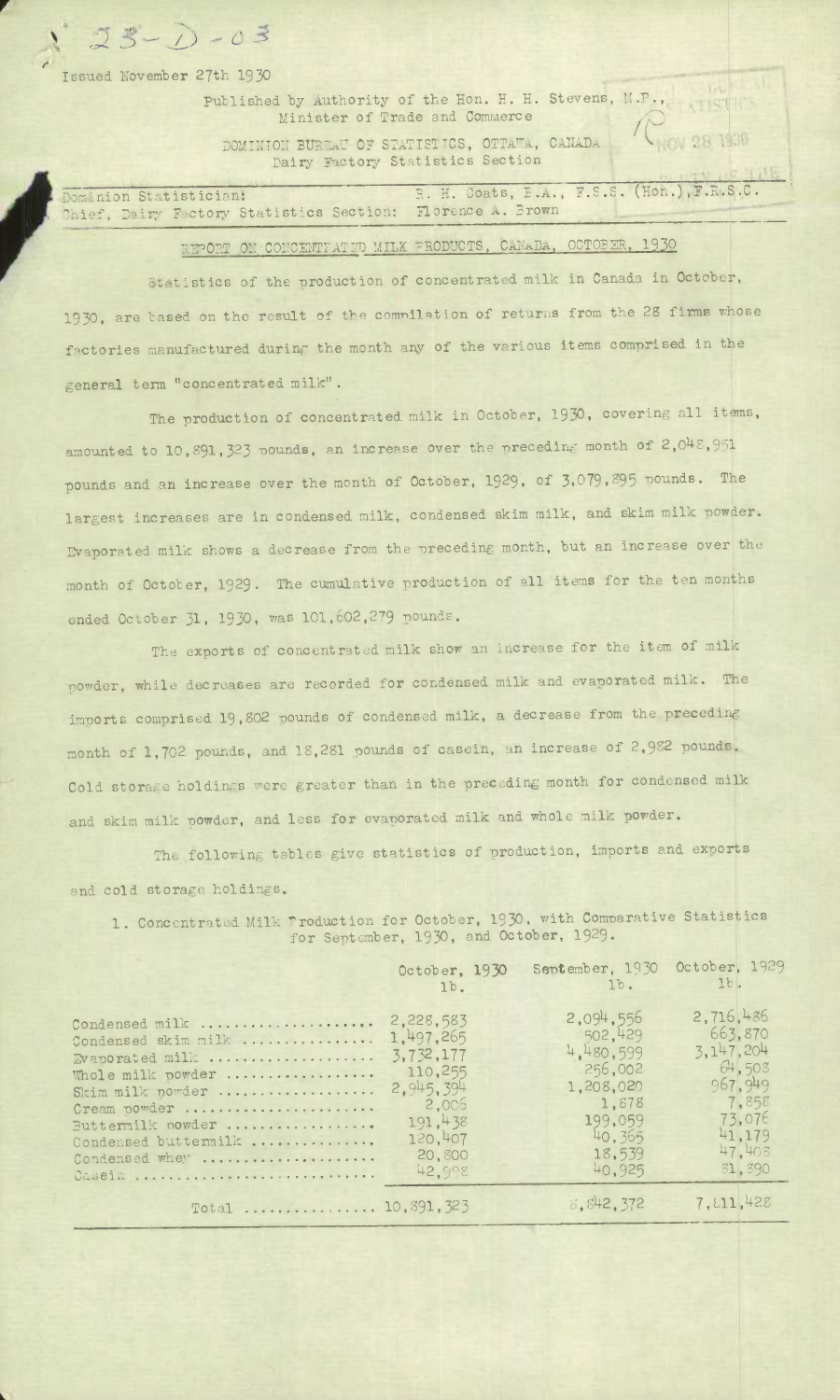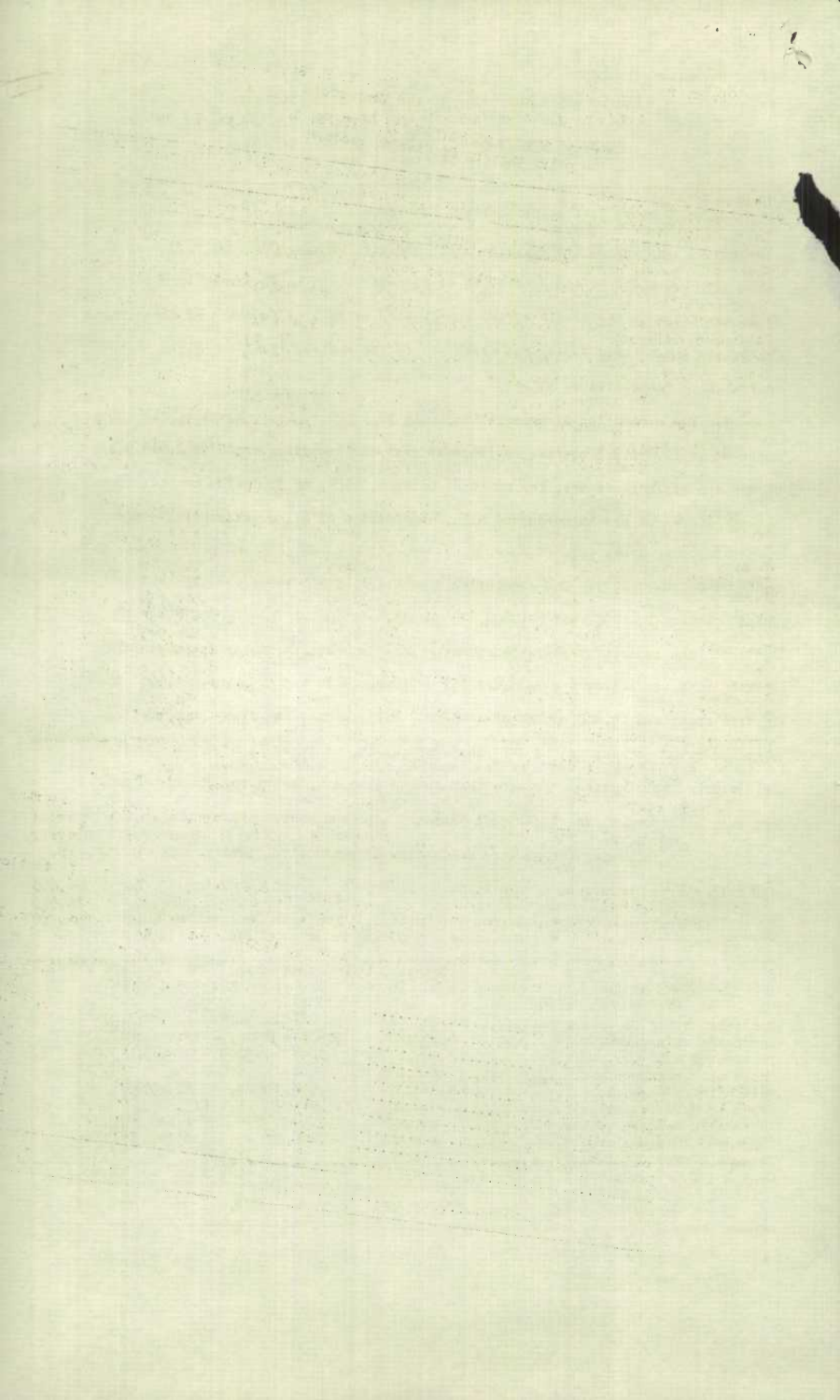lb.

## 2. Cumulative Production of Concentrated Milk for the ten months ended October 31, 1930.

| Condensed milk<br>Condensed skim milk<br>Evaporated Milk<br>Evaporated skim milk<br>Whole milk powder<br>Skim milk powder<br>Cream powder<br>Buttermilk powder<br>Condensed buttermilk<br>Condensed whey | 19,205,490<br>8. 348, 979<br>52,197,640<br>288,551<br>2,441,091<br>15,714,417<br>87.889<br>1,478,745<br>732, 341<br>132,758<br>974.378 |
|----------------------------------------------------------------------------------------------------------------------------------------------------------------------------------------------------------|----------------------------------------------------------------------------------------------------------------------------------------|
|                                                                                                                                                                                                          | 101, 502, 279                                                                                                                          |

3. Production by Months of the Three Principal Items, viz., Condensed Milk,<br>Evaporated Milk, and Skim Milk Powder, for the period January to October, 1930.

| Month     | Condensed Milk | Evaporated Milk | Skim Milk Powder |
|-----------|----------------|-----------------|------------------|
|           | $1b$ .         | $1b$ .          | $1b$ .           |
| January   | 1,883,670      | 2,627,519       | 749.303          |
| February  | 1,292,512      | 2, 271, 791     | 786,423          |
| March     | 1,616,558      | 3,563,340       | 1,018,134        |
| April     | 1,290,798      | 5,594,860       | 1,231,458        |
| May       | 2,366,943      | 7, 354, 375     | 1,826,943        |
| June      | 1,513,191      | 9, 352, 061     | 2, 315, 782      |
| July      | 2,417,400      | 7,766,155       | 2,006,997        |
| August    | 2,501,279      | 5.454.763       | 1, 625, 963      |
| September | 2,094,556      | 4,480,599       | 1,208,020        |
| October   | 2,228,583      | 3,732,177       | 2,945,394        |

4. Imports and Exports of Concentrated Milk Products, September and October, 1930.

|                                                            | September<br>1 <sub>b</sub>                  | $1b$ , $1b$                           | Quantity Imported Quantity Exported<br>October September<br>1 <sub>b</sub> | October<br>$1b$ .  |
|------------------------------------------------------------|----------------------------------------------|---------------------------------------|----------------------------------------------------------------------------|--------------------|
| Condensed milk<br>Evaporated milk<br>Milk powder<br>Casein | 21,504<br>$\overline{\phantom{0}}$<br>15,299 | 19,802<br><b>STATISTICS</b><br>18,281 | 1,853,500 1,316,000<br>1,068,200<br>482,200<br>11,200                      | 810,900<br>694,300 |

5. Concentrated Milk Products in Cold Storage Warehouses, October 1 and November 1, 1930.

|                                                                            | October 1<br>$1b$ .                                 | November 1<br>$1b$ .                              |
|----------------------------------------------------------------------------|-----------------------------------------------------|---------------------------------------------------|
| Condensed milk<br>Evaporated milk<br>Whole milk powder<br>Skim milk powder | 2,530,859<br>13,449,011<br>1, 334, 865<br>2,256,187 | 2.999.407<br>11,396,101<br>1,186,277<br>2.386,326 |

 $\omega_{\rm c}$  and